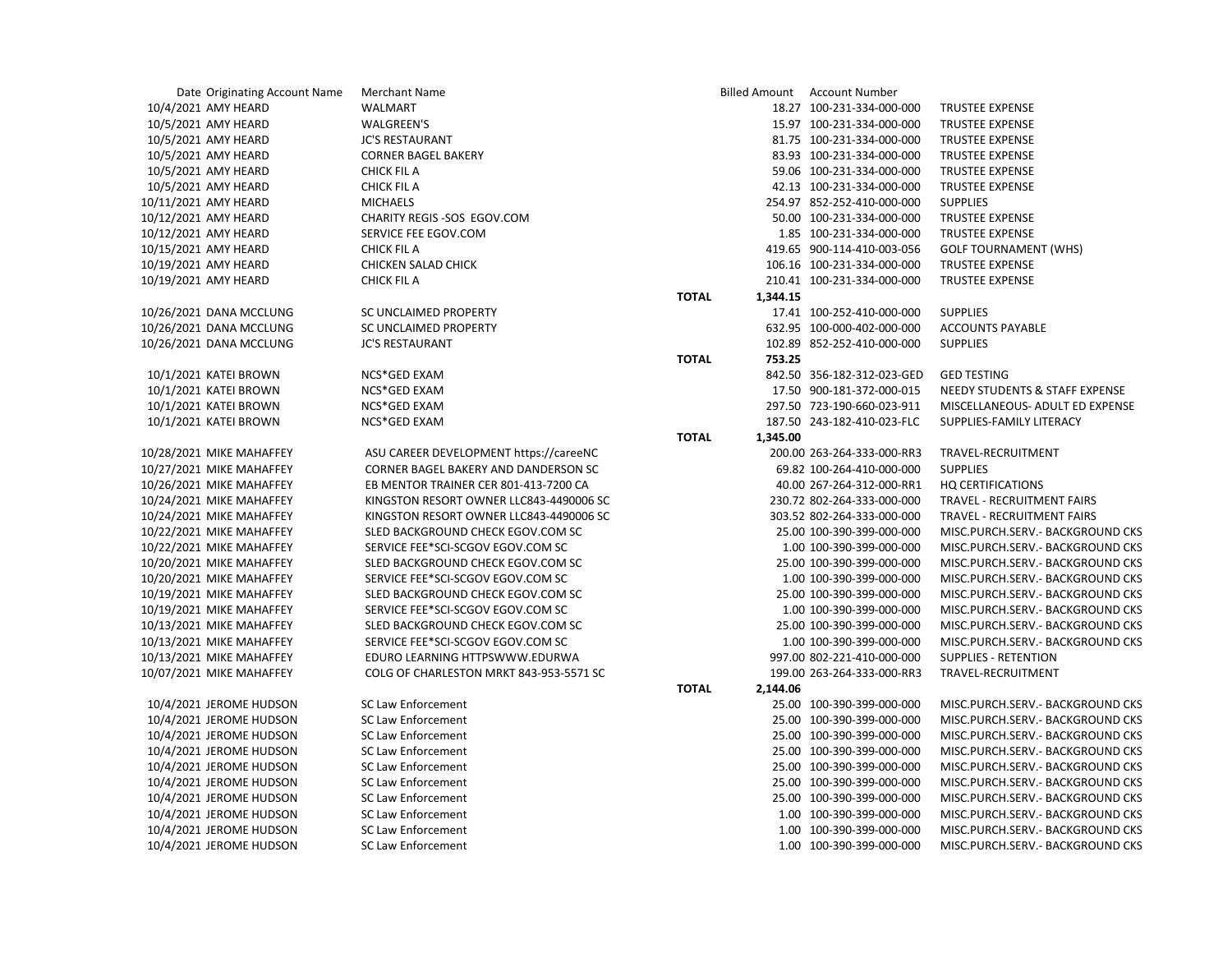10/4/2021 JEROME HUDSON SC Law Enforcement 1.00 100-390-399-000-000 MISC.PURCH.SERV.- BACKGROUND CKS 10/4/2021 JEROME HUDSON SC Law Enforcement 1.00 100-390-399-000-000 MISC.PURCH.SERV.- BACKGROUND CKS 10/4/2021 JEROME HUDSON SC Law Enforcement 1.00 100-390-399-000-000 MISC.PURCH.SERV.- BACKGROUND CKS 10/4/2021 JEROME HUDSON SC Law Enforcement 1.00 100-390-399-000-000 MISC.PURCH.SERV.- BACKGROUND CKS 10/6/2021 JEROME HUDSON SC Law Enforcement 25.00 100-390-399-000-000 MISC.PURCH.SERV.- BACKGROUND CKS 10/6/2021 JEROME HUDSON SC Law Enforcement 25.00 100-390-399-000-000 MISC.PURCH.SERV.- BACKGROUND CKS 10/6/2021 JEROME HUDSON SC Law Enforcement 25.00 100-390-399-000-000 MISC.PURCH.SERV.- BACKGROUND CKS 10/6/2021 JEROME HUDSON SC Law Enforcement 1.00 100-390-399-000-000 MISC.PURCH.SERV.- BACKGROUND CKS 10/6/2021 JEROME HUDSON SC Law Enforcement 1.00 100-390-399-000-000 MISC.PURCH.SERV.- BACKGROUND CKS 10/6/2021 JEROME HUDSON SC Law Enforcement 1.00 100-390-399-000-000 MISC.PURCH.SERV.- BACKGROUND CKS 10/7/2021 JEROME HUDSON SC Law Enforcement 25.00 100-390-399-000-000 MISC.PURCH.SERV.- BACKGROUND CKS 10/7/2021 JEROME HUDSON SC Law Enforcement 8.00 100-255-323-000-000 CONTRACTED SERVICES 10/7/2021 JEROME HUDSON SC Law Enforcement 1.00 100-390-399-000-000 MISC.PURCH.SERV.- BACKGROUND CKS 10/8/2021 JEROME HUDSON SC Law Enforcement 25.00 100-390-399-000-000 MISC.PURCH.SERV.- BACKGROUND CKS 10/8/2021 JEROME HUDSON SC Law Enforcement 25.00 100-390-399-000-000 MISC.PURCH.SERV.- BACKGROUND CKS 10/8/2021 JEROME HUDSON SC Law Enforcement 8.00 100-255-323-000-000 CONTRACTED SERVICES 10/8/2021 JEROME HUDSON SC Law Enforcement 8.00 100-255-323-000-000 CONTRACTED SERVICES 10/8/2021 JEROME HUDSON SC Law Enforcement 1.00 100-390-399-000-000 MISC.PURCH.SERV.- BACKGROUND CKS 10/8/2021 JEROME HUDSON SC Law Enforcement 1.00 100-390-399-000-000 MISC.PURCH.SERV.- BACKGROUND CKS 10/11/2021 JEROME HUDSON SC Law Enforcement 25.00 100-390-399-000-000 MISC.PURCH.SERV.- BACKGROUND CKS 10/11/2021 JEROME HUDSON SC Law Enforcement 25.00 100-390-399-000-000 MISC.PURCH.SERV.- BACKGROUND CKS 10/11/2021 JEROME HUDSON SC Law Enforcement 1.00 100-390-399-000-000 MISC.PURCH.SERV.- BACKGROUND CKS 10/11/2021 JEROME HUDSON SC Law Enforcement 1.00 100-390-399-000-000 MISC.PURCH.SERV.- BACKGROUND CKS 10/12/2021 JEROME HUDSON SC Law Enforcement 8.00 100-255-323-000-000 CONTRACTED SERVICES 10/18/2021 JEROME HUDSON SC Law Enforcement 25.00 100-390-399-000-000 MISC.PURCH.SERV.- BACKGROUND CKS 10/18/2021 JEROME HUDSON SC Law Enforcement 25.00 100-390-399-000-000 MISC.PURCH.SERV.- BACKGROUND CKS 10/18/2021 JEROME HUDSON SC Law Enforcement 25.00 100-390-399-000-000 MISC.PURCH.SERV.- BACKGROUND CKS 10/18/2021 JEROME HUDSON SC Law Enforcement 25.00 100-390-399-000-000 MISC.PURCH.SERV.- BACKGROUND CKS 10/18/2021 JEROME HUDSON SC Law Enforcement 25.00 100-390-399-000-000 MISC.PURCH.SERV.- BACKGROUND CKS 10/18/2021 JEROME HUDSON SC Law Enforcement 25.00 100-390-399-000-000 MISC.PURCH.SERV.- BACKGROUND CKS 10/18/2021 JEROME HUDSON SC Law Enforcement 25.00 100-390-399-000-000 MISC.PURCH.SERV.- BACKGROUND CKS 10/18/2021 JEROME HUDSON SC Law Enforcement 25.00 100-390-399-000-000 MISC.PURCH.SERV.- BACKGROUND CKS 10/18/2021 JEROME HUDSON SC Law Enforcement 25.00 100-390-399-000-000 MISC.PURCH.SERV.- BACKGROUND CKS 10/18/2021 JEROME HUDSON SC Law Enforcement 25.00 100-390-399-000-000 MISC.PURCH.SERV.- BACKGROUND CKS 10/18/2021 JEROME HUDSON SC Law Enforcement 25.00 100-390-399-000-000 MISC.PURCH.SERV.- BACKGROUND CKS 10/18/2021 JEROME HUDSON SC Law Enforcement 25.00 100-390-399-000-000 MISC.PURCH.SERV.- BACKGROUND CKS 10/18/2021 JEROME HUDSON SC Law Enforcement 25.00 100-390-399-000-000 MISC.PURCH.SERV.- BACKGROUND CKS 10/18/2021 JEROME HUDSON SC Law Enforcement 25.00 100-390-399-000-000 MISC.PURCH.SERV.- BACKGROUND CKS 10/18/2021 JEROME HUDSON SC Law Enforcement 25.00 100-390-399-000-000 MISC.PURCH.SERV.- BACKGROUND CKS 10/18/2021 JEROME HUDSON SC Law Enforcement 1.00 100-390-399-000-000 MISC.PURCH.SERV.- BACKGROUND CKS 10/18/2021 JEROME HUDSON SC Law Enforcement 1.00 100-390-399-000-000 MISC.PURCH.SERV.- BACKGROUND CKS 10/18/2021 JEROME HUDSON SC Law Enforcement 1.00 100-390-399-000-000 MISC.PURCH.SERV.- BACKGROUND CKS 10/18/2021 JEROME HUDSON SC Law Enforcement 1.00 100-390-399-000-000 MISC.PURCH.SERV.- BACKGROUND CKS 10/18/2021 JEROME HUDSON SC Law Enforcement 1.00 100-390-399-000-000 MISC.PURCH.SERV.- BACKGROUND CKS 10/18/2021 JEROME HUDSON SC Law Enforcement 1.00 100-390-399-000-000 MISC.PURCH.SERV.- BACKGROUND CKS 10/18/2021 JEROME HUDSON SC Law Enforcement 1.00 100-390-399-000-000 MISC.PURCH.SERV.- BACKGROUND CKS 10/18/2021 JEROME HUDSON SC Law Enforcement 1.00 100-390-399-000-000 MISC.PURCH.SERV.- BACKGROUND CKS 10/18/2021 JEROME HUDSON SC Law Enforcement 1.00 100-390-399-000-000 MISC.PURCH.SERV.- BACKGROUND CKS 10/18/2021 JEROME HUDSON SC Law Enforcement 1.00 100-390-399-000-000 MISC.PURCH.SERV.- BACKGROUND CKS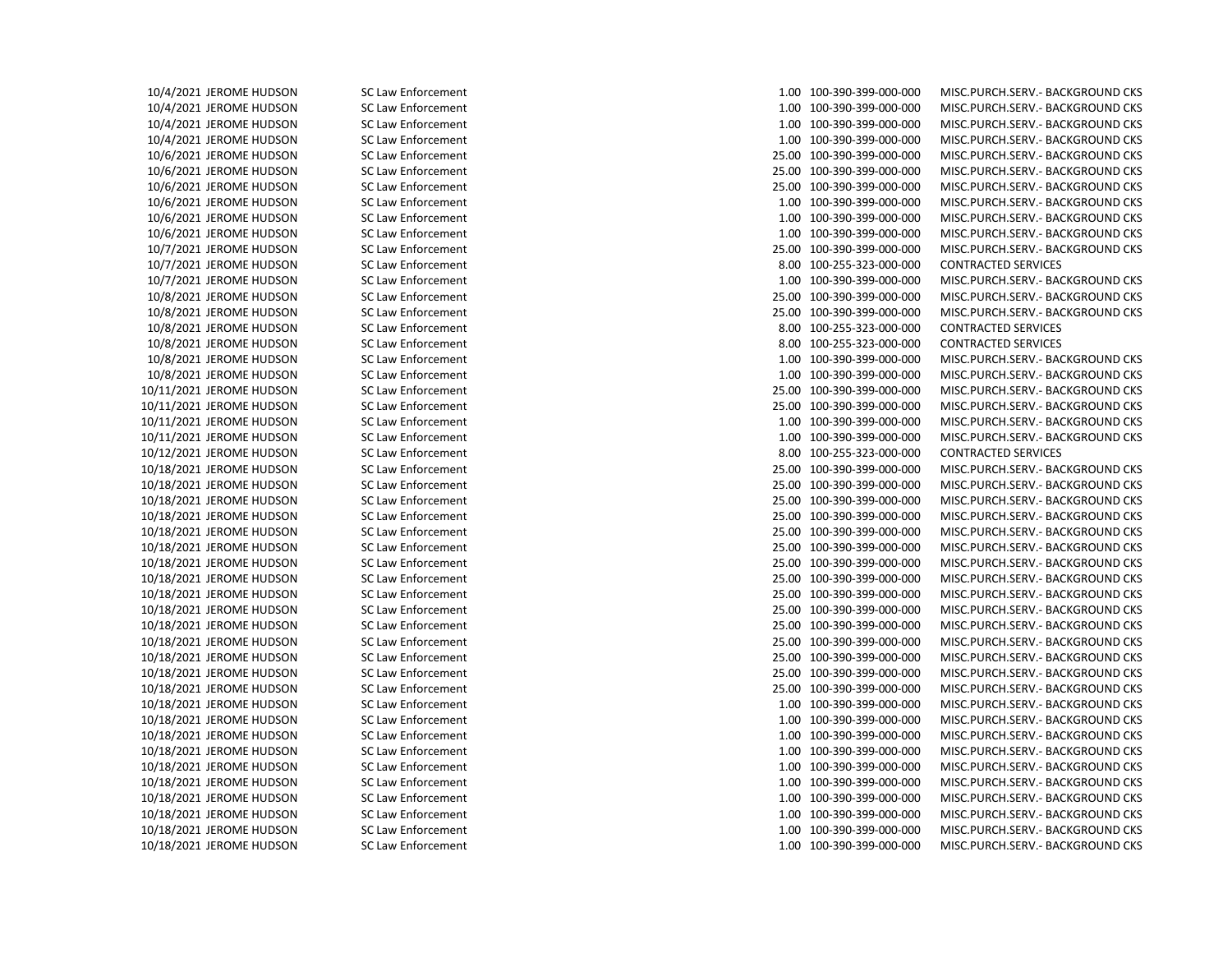10/18/2021 JEROME HUDSON SC Law Enforcement 1.00 100-390-399-000-000 MISC.PURCH.SERV.- BACKGROUND CKS 10/18/2021 JEROME HUDSON SC Law Enforcement 1.00 100-390-399-000-000 MISC.PURCH.SERV.- BACKGROUND CKS 10/18/2021 JEROME HUDSON SC Law Enforcement 1.00 100-390-399-000-000 MISC.PURCH.SERV.- BACKGROUND CKS 10/18/2021 JEROME HUDSON SC Law Enforcement 1.00 100-390-399-000-000 MISC.PURCH.SERV.- BACKGROUND CKS 10/18/2021 JEROME HUDSON SC Law Enforcement 1.00 100-390-399-000-000 MISC.PURCH.SERV.- BACKGROUND CKS 10/19/2021 JEROME HUDSON SC Law Enforcement 25.00 100-390-399-000-000 MISC.PURCH.SERV.- BACKGROUND CKS 10/19/2021 JEROME HUDSON SC Law Enforcement 25.00 100-390-399-000-000 MISC.PURCH.SERV.- BACKGROUND CKS 10/19/2021 JEROME HUDSON SC Law Enforcement 25.00 100-390-399-000-000 MISC.PURCH.SERV.- BACKGROUND CKS 10/19/2021 JEROME HUDSON SC Law Enforcement 25.00 100-390-399-000-000 MISC.PURCH.SERV.- BACKGROUND CKS 10/19/2021 JEROME HUDSON SC Law Enforcement 25.00 100-390-399-000-000 MISC.PURCH.SERV.- BACKGROUND CKS 10/19/2021 JEROME HUDSON SC Law Enforcement 25.00 100-390-399-000-000 MISC.PURCH.SERV.- BACKGROUND CKS 10/19/2021 JEROME HUDSON SC Law Enforcement 25.00 100-390-399-000-000 MISC.PURCH.SERV.- BACKGROUND CKS 10/19/2021 JEROME HUDSON SC Law Enforcement 25.00 100-390-399-000-000 MISC.PURCH.SERV.- BACKGROUND CKS 10/19/2021 JEROME HUDSON SC Law Enforcement 25.00 100-390-399-000-000 MISC.PURCH.SERV.- BACKGROUND CKS 10/19/2021 JEROME HUDSON SC Law Enforcement 25.00 100-390-399-000-000 MISC.PURCH.SERV.- BACKGROUND CKS 10/19/2021 JEROME HUDSON SC Law Enforcement 25.00 100-390-399-000-000 MISC.PURCH.SERV.- BACKGROUND CKS 10/19/2021 JEROME HUDSON SC Law Enforcement 25.00 100-390-399-000-000 MISC.PURCH.SERV.- BACKGROUND CKS 10/19/2021 JEROME HUDSON SC Law Enforcement 25.00 100-390-399-000-000 MISC.PURCH.SERV.- BACKGROUND CKS 10/19/2021 JEROME HUDSON SC Law Enforcement 25.00 100-390-399-000-000 MISC.PURCH.SERV.- BACKGROUND CKS 10/19/2021 JEROME HUDSON SC Law Enforcement 25.00 100-390-399-000-000 MISC.PURCH.SERV.- BACKGROUND CKS 10/19/2021 JEROME HUDSON SC Law Enforcement 1.00 100-390-399-000-000 MISC.PURCH.SERV.- BACKGROUND CKS 10/19/2021 JEROME HUDSON SC Law Enforcement 1.00 100-390-399-000-000 MISC.PURCH.SERV.- BACKGROUND CKS 10/19/2021 JEROME HUDSON SC Law Enforcement 1.00 100-390-399-000-000 MISC.PURCH.SERV.- BACKGROUND CKS 10/19/2021 JEROME HUDSON SC Law Enforcement 1.00 100-390-399-000-000 MISC.PURCH.SERV.- BACKGROUND CKS 10/19/2021 JEROME HUDSON SC Law Enforcement 1.00 100-390-399-000-000 MISC.PURCH.SERV.- BACKGROUND CKS 10/19/2021 JEROME HUDSON SC Law Enforcement 1.00 100-390-399-000-000 MISC.PURCH.SERV.- BACKGROUND CKS 10/19/2021 JEROME HUDSON SC Law Enforcement 1.00 100-390-399-000-000 MISC.PURCH.SERV.- BACKGROUND CKS 10/19/2021 JEROME HUDSON SC Law Enforcement 1.00 100-390-399-000-000 MISC.PURCH.SERV.- BACKGROUND CKS 10/19/2021 JEROME HUDSON SC Law Enforcement 1.00 100-390-399-000-000 MISC.PURCH.SERV.- BACKGROUND CKS 10/19/2021 JEROME HUDSON SC Law Enforcement 1.00 100-390-399-000-000 MISC.PURCH.SERV.- BACKGROUND CKS 10/19/2021 JEROME HUDSON SC Law Enforcement 1.00 100-390-399-000-000 MISC.PURCH.SERV.- BACKGROUND CKS 10/19/2021 JEROME HUDSON SC Law Enforcement 1.00 100-390-399-000-000 MISC.PURCH.SERV.- BACKGROUND CKS 10/19/2021 JEROME HUDSON SC Law Enforcement 1.00 100-390-399-000-000 MISC.PURCH.SERV.- BACKGROUND CKS 10/19/2021 JEROME HUDSON SC Law Enforcement 1.00 100-390-399-000-000 MISC.PURCH.SERV.- BACKGROUND CKS 10/19/2021 JEROME HUDSON SC Law Enforcement 1.00 100-390-399-000-000 MISC.PURCH.SERV.- BACKGROUND CKS 10/20/2021 JEROME HUDSON SC Law Enforcement 25.00 100-390-399-000-000 MISC.PURCH.SERV.- BACKGROUND CKS 10/20/2021 JEROME HUDSON SC Law Enforcement 25.00 100-390-399-000-000 MISC.PURCH.SERV.- BACKGROUND CKS 10/20/2021 JEROME HUDSON SC Law Enforcement 25.00 100-390-399-000-000 MISC.PURCH.SERV.- BACKGROUND CKS 10/20/2021 JEROME HUDSON SC Law Enforcement 25.00 100-390-399-000-000 MISC.PURCH.SERV.- BACKGROUND CKS 10/20/2021 JEROME HUDSON SC Law Enforcement 25.00 100-390-399-000-000 MISC.PURCH.SERV.- BACKGROUND CKS 10/20/2021 JEROME HUDSON SC Law Enforcement 25.00 100-390-399-000-000 MISC.PURCH.SERV.- BACKGROUND CKS 10/20/2021 JEROME HUDSON SC Law Enforcement 25.00 100-390-399-000-000 MISC.PURCH.SERV.- BACKGROUND CKS 10/20/2021 JEROME HUDSON SC Law Enforcement 8.00 100-255-323-000-000 CONTRACTED SERVICES 10/20/2021 JEROME HUDSON SC Law Enforcement 1.00 100-390-399-000-000 MISC.PURCH.SERV.- BACKGROUND CKS 10/20/2021 JEROME HUDSON SC Law Enforcement 1.00 100-390-399-000-000 MISC.PURCH.SERV.- BACKGROUND CKS 10/20/2021 JEROME HUDSON SC Law Enforcement 1.00 100-390-399-000-000 MISC.PURCH.SERV.- BACKGROUND CKS 10/20/2021 JEROME HUDSON SC Law Enforcement 1.00 100-390-399-000-000 MISC.PURCH.SERV.- BACKGROUND CKS 10/20/2021 JEROME HUDSON SC Law Enforcement 1.00 100-390-399-000-000 MISC.PURCH.SERV.- BACKGROUND CKS 10/20/2021 JEROME HUDSON SC Law Enforcement 1.00 100-390-399-000-000 MISC.PURCH.SERV.- BACKGROUND CKS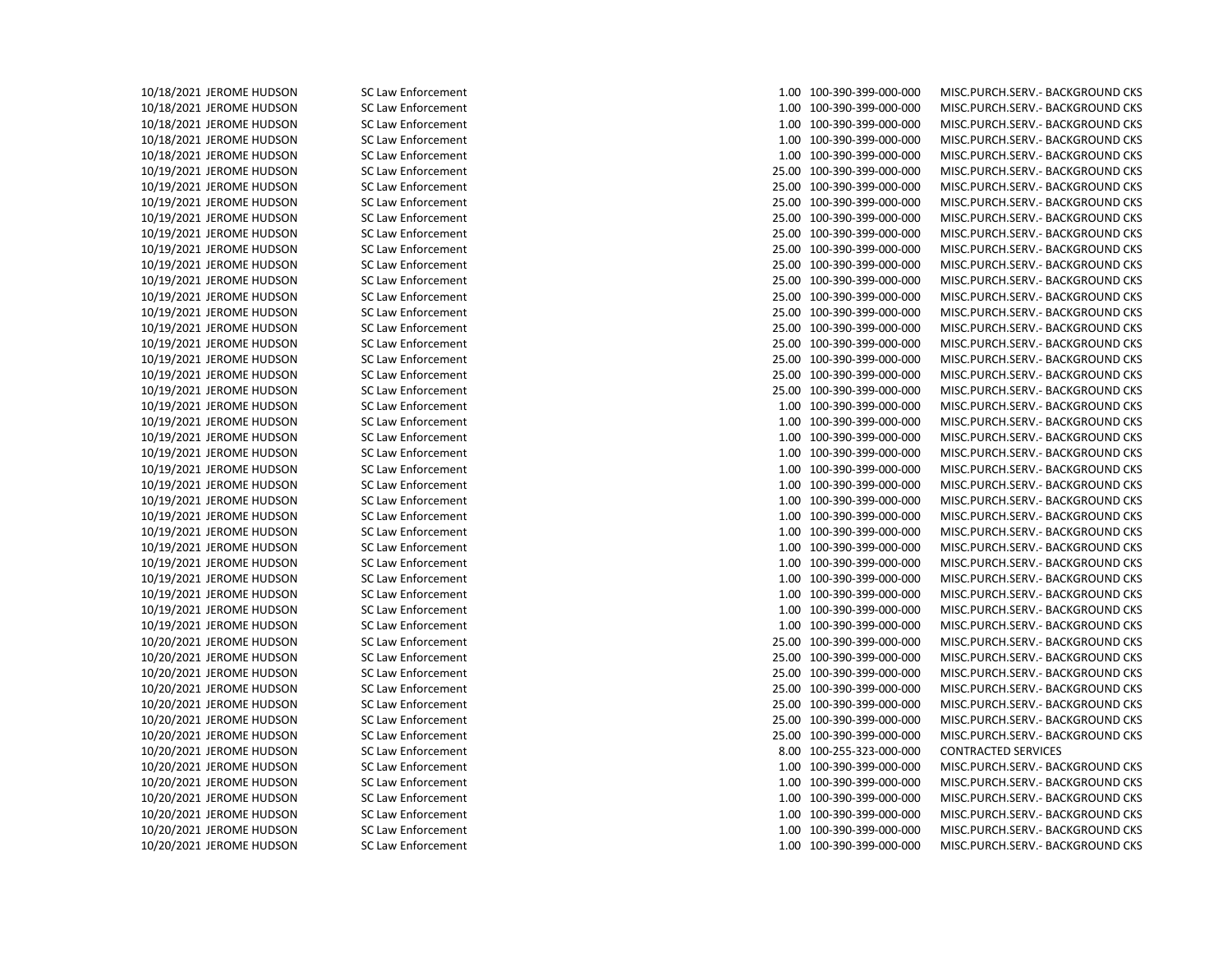10/20/2021 JEROME HUDSON SC Law Enforcement 1.00 100-390-399-000-000 MISC.PURCH.SERV.- BACKGROUND CKS 10/21/2021 JEROME HUDSON SC Law Enforcement 25.00 100-390-399-000-000 MISC.PURCH.SERV.- BACKGROUND CKS 10/21/2021 JEROME HUDSON SC Law Enforcement 1.00 100-390-399-000-000 MISC.PURCH.SERV.- BACKGROUND CKS 10/22/2021 JEROME HUDSON SC Law Enforcement 25.00 100-390-399-000-000 MISC.PURCH.SERV.- BACKGROUND CKS 10/22/2021 JEROME HUDSON SC Law Enforcement 25.00 100-390-399-000-000 MISC.PURCH.SERV.- BACKGROUND CKS 10/22/2021 JEROME HUDSON SC Law Enforcement 25.00 100-390-399-000-000 MISC.PURCH.SERV.- BACKGROUND CKS 10/22/2021 JEROME HUDSON SC Law Enforcement 25.00 100-390-399-000-000 MISC.PURCH.SERV.- BACKGROUND CKS 10/22/2021 JEROME HUDSON SC Law Enforcement 25.00 100-390-399-000-000 MISC.PURCH.SERV.- BACKGROUND CKS 10/22/2021 JEROME HUDSON SC Law Enforcement 1.00 100-390-399-000-000 MISC.PURCH.SERV.- BACKGROUND CKS 10/22/2021 JEROME HUDSON SC Law Enforcement 1.00 100-390-399-000-000 MISC.PURCH.SERV.- BACKGROUND CKS 10/22/2021 JEROME HUDSON SC Law Enforcement 1.00 100-390-399-000-000 MISC.PURCH.SERV.- BACKGROUND CKS 10/22/2021 JEROME HUDSON SC Law Enforcement 1.00 100-390-399-000-000 MISC.PURCH.SERV.- BACKGROUND CKS 10/22/2021 JEROME HUDSON SC Law Enforcement 1.00 100-390-399-000-000 MISC.PURCH.SERV.- BACKGROUND CKS 10/25/2021 JEROME HUDSON SC Law Enforcement 25.00 100-390-399-000-000 MISC.PURCH.SERV.- BACKGROUND CKS 10/25/2021 JEROME HUDSON SC Law Enforcement 25.00 100-390-399-000-000 MISC.PURCH.SERV.- BACKGROUND CKS 10/25/2021 JEROME HUDSON SC Law Enforcement 8.00 100-255-323-000-000 CONTRACTED SERVICES 10/25/2021 JEROME HUDSON SC Law Enforcement 1.00 100-390-399-000-000 MISC.PURCH.SERV.- BACKGROUND CKS 10/25/2021 JEROME HUDSON SC Law Enforcement 1.00 100-390-399-000-000 MISC.PURCH.SERV.- BACKGROUND CKS 10/27/2021 JEROME HUDSON SC Law Enforcement 25.00 100-390-399-000-000 MISC.PURCH.SERV.- BACKGROUND CKS 10/27/2021 JEROME HUDSON SC Law Enforcement 1.00 100-390-399-000-000 MISC.PURCH.SERV.- BACKGROUND CKS 10/27/2021 JEROME HUDSON Uattend 138.03 100-255-323-000-000 CONTRACTED SERVICES 10/28/2021 JEROME HUDSON SC Law Enforcement 8.00 100-255-323-000-000 CONTRACTED SERVICES 10/28/2021 JEROME HUDSON SC Law Enforcement 8.00 100-255-323-000-000 CONTRACTED SERVICES 10/28/2021 JEROME HUDSON SC Law Enforcement 8.00 100-255-323-000-000 CONTRACTED SERVICES 11/1/2021 JEROME HUDSON SC Law Enforcement 25.00 100-390-399-000-000 MISC.PURCH.SERV.- BACKGROUND CKS 11/1/2021 JEROME HUDSON SC Law Enforcement 25.00 100-390-399-000-000 MISC.PURCH.SERV.- BACKGROUND CKS 11/1/2021 JEROME HUDSON SC Law Enforcement 25.00 100-390-399-000-000 MISC.PURCH.SERV.- BACKGROUND CKS 11/1/2021 JEROME HUDSON SC Law Enforcement 25.00 100-390-399-000-000 MISC.PURCH.SERV.- BACKGROUND CKS 11/1/2021 JEROME HUDSON SC Law Enforcement 25.00 100-390-399-000-000 MISC.PURCH.SERV.- BACKGROUND CKS 11/1/2021 JEROME HUDSON SC Law Enforcement 25.00 100-390-399-000-000 MISC.PURCH.SERV.- BACKGROUND CKS 11/1/2021 JEROME HUDSON SC Law Enforcement 25.00 100-390-399-000-000 MISC.PURCH.SERV.- BACKGROUND CKS 11/1/2021 JEROME HUDSON SC Law Enforcement 25.00 100-390-399-000-000 MISC.PURCH.SERV.- BACKGROUND CKS 11/1/2021 JEROME HUDSON SC Law Enforcement 25.00 100-390-399-000-000 MISC.PURCH.SERV.- BACKGROUND CKS 11/1/2021 JEROME HUDSON SC Law Enforcement 25.00 100-390-399-000-000 MISC.PURCH.SERV.- BACKGROUND CKS 11/1/2021 JEROME HUDSON SC Law Enforcement 25.00 100-390-399-000-000 MISC.PURCH.SERV.- BACKGROUND CKS 11/1/2021 JEROME HUDSON SC Law Enforcement 25.00 100-390-399-000-000 MISC.PURCH.SERV.- BACKGROUND CKS 11/1/2021 JEROME HUDSON SC Law Enforcement 1.00 100-390-399-000-000 MISC.PURCH.SERV.- BACKGROUND CKS 11/1/2021 JEROME HUDSON SC Law Enforcement 1.00 100-390-399-000-000 MISC.PURCH.SERV.- BACKGROUND CKS 11/1/2021 JEROME HUDSON SC Law Enforcement 1.00 100-390-399-000-000 MISC.PURCH.SERV.- BACKGROUND CKS 11/1/2021 JEROME HUDSON SC Law Enforcement 1.00 100-390-399-000-000 MISC.PURCH.SERV.- BACKGROUND CKS 11/1/2021 JEROME HUDSON SC Law Enforcement 1.00 100-390-399-000-000 MISC.PURCH.SERV.- BACKGROUND CKS 11/1/2021 JEROME HUDSON SC Law Enforcement 1.00 100-390-399-000-000 MISC.PURCH.SERV.- BACKGROUND CKS 11/1/2021 JEROME HUDSON SC Law Enforcement 1.00 100-390-399-000-000 MISC.PURCH.SERV.- BACKGROUND CKS 11/1/2021 JEROME HUDSON SC Law Enforcement 1.00 100-390-399-000-000 MISC.PURCH.SERV.- BACKGROUND CKS 11/1/2021 JEROME HUDSON SC Law Enforcement 1.00 100-390-399-000-000 MISC.PURCH.SERV.- BACKGROUND CKS 11/1/2021 JEROME HUDSON SC Law Enforcement 1.00 100-390-399-000-000 MISC.PURCH.SERV.- BACKGROUND CKS 11/1/2021 JEROME HUDSON SC Law Enforcement 1.00 100-390-399-000-000 MISC.PURCH.SERV.- BACKGROUND CKS 11/1/2021 JEROME HUDSON SC Law Enforcement 1.00 100-390-399-000-000 MISC.PURCH.SERV.- BACKGROUND CKS